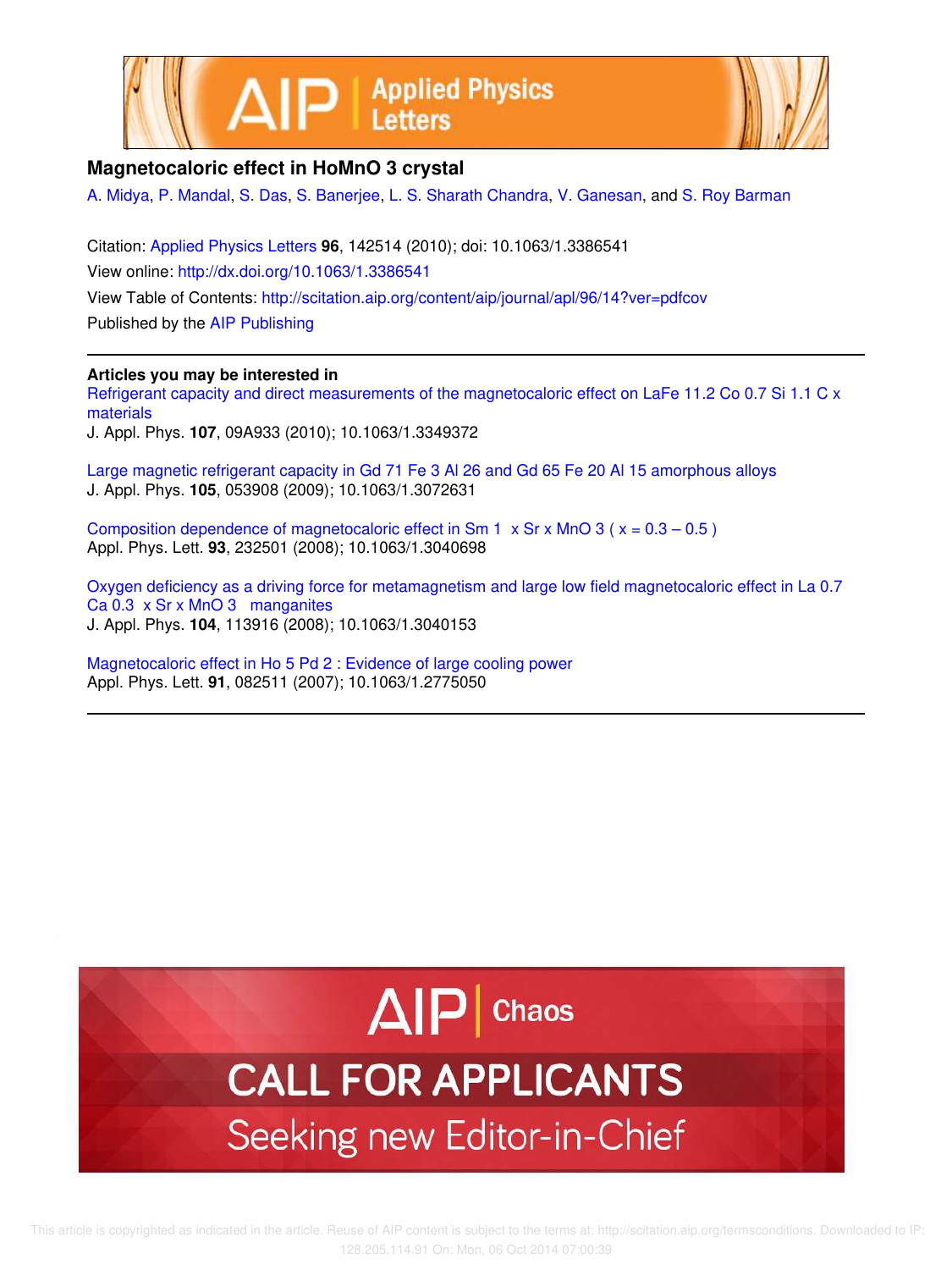## **Magnetocaloric effect in HoMnO<sub>3</sub> crystal**

A. Midya,<sup>1</sup> P. Mandal,<sup>1,a)</sup> S. Das,<sup>1</sup> S. Banerjee,<sup>1</sup> L. S. Sharath Chandra,<sup>2</sup> V. Ganesan,<sup>2</sup> and S. Roy Barman<sup>2</sup> 1 *Saha Institute of Nuclear Physics, 1/AF Bidhannagar, Calcutta 700064, India*

<sup>2</sup>*UGC-DAE Consortium for Scientific Research, Khandwa Road, Indore 452001, India*

Received 21 January 2010; accepted 19 March 2010; published online 9 April 2010-

We have investigated the magnetic and magnetocaloric properties of  $H\text{oMnO}_3$  single crystal. HoMnO<sub>3</sub> displays a series of complicated phase transitions due to the long range ordering of  $Mn^{3+}$ and  $Ho3+$  moments. Field variation in magnetization generates a metamagnetic transition and produces an entropy change of 13.1 J/kg K at  $7$  T in the vicinity of antiferromagnetic ordering temperature of Ho<sup>3+</sup>. The values of adiabatic temperature change ( $\sim$ 6.5 K) and relative cooling power ( $\sim$ 320 J/kg) for a field change of 7 T are also appreciable to consider HoMnO<sub>3</sub> as a magnetic refrigerant at low temperature. © *2010 American Institute of Physics*. [doi:10.1063/1.3386541]

Magnetocaloric effect (MCE) describes the reversible change in temperature  $(\Delta T_{ad})$  of a magnetic material under adiabatic condition produced by the magnetic entropy change  $\Delta S_M$  due to the variation in applied magnetic field.<sup>1</sup> MCE becomes maximum close to the paramagnetic to ferromagnetic transition temperature.<sup>1</sup> In the case of first order magnetic transition,<sup>2,3</sup> a large entropy change  $\Delta S_M$  originates from the difference in the degree of magnetic ordering between two adjacent magnetic phases arising from the coupling of magnetic spin system of the solid with the external applied magnetic field and as a consequence a large MCE is observed. Magnetic refrigeration, based on the MCE, has attracted much research interest due to its potential advantage of the higher energy efficiency and environmental friendliness over the conventional vapor compression refrigeration. Previous studies on MCE were concentrated mainly on rare earth elements and their alloys and intermetallic compounds with high total angular momentum quantum number such as Gd,<sup>1</sup> Gd<sub>5</sub>Si<sub>2</sub>Ge<sub>2</sub>,<sup>2</sup> and *RAl<sub>2</sub>* (*R*=Dy, Ho, and Er).<sup>4</sup> Large MCE has also been observed in some Mn-based alloys and compounds<sup>3,5,6</sup> and in some ferromagnetic colossal magnetoresistive manganites.1,7,8 Researches are in progress in search of new materials which have large MCE at low fields close to room temperature for domestic and other technological applications. On the other hand, systems showing large MCE in the low-temperature region from about 30 K down to sub-Kelvin are also important for basic research as well as for specific technological applications such as space science and liquification of hydrogen in fuel industry.<sup>1,9</sup> Recently the rich physics and the prospects for practical application involved in multiferroic rare earth manganites have evoked considerable research activity.<sup>10–12</sup> However, the magnetocaloric nature of these materials and their potentials for application in magnetic refrigeration have not been investigated yet.

In hexagonal  $Hom_{3}$ , the  $Mn^{3+}$  moments occupy a fully frustrated triangular sublattice in the plane, which are then stacked in alternating fashion along the *c* axis with  $Ho^{3+}$ layers in between. The Ho–O displacements give rise to a ferroelectric moment along the *c* axis  $(T_C = 875 \text{ K})$  and the

 $Mn^{3+}$  moments order at the Neel temperature  $T_{N1} \sim 72$  K. At  $T_{SR}$  ~ 40 K, a Mn<sup>3+</sup> spin reorientation transition takes place where the Mn moments rotate in plane by an angle of 90°. This transition is followed by a partial ordering of the Ho spins along the *c* direction. Below  $T_{N2}$  ~ 5 K, the magnetic moment of the  $\text{Ho}^{3+}$  ion is completely ordered.<sup>13–16</sup> The ordering nature of the Ho-spin has not been resolved yet. The large field-induced magnetization observed in  $H_0MnO_3$  has motivated us to investigate the magnetocaloric behavior in this system. Here we present a comprehensive study of the magnetocaloric effect of HoMnO<sub>3</sub> measured on single crystal near the Ho-spin ordering transition.

Polycrystalline  $H \circ MnO_3$  was prepared from stoichiometric mixture of  $Ho<sub>2</sub>O<sub>3</sub>$  and  $Mn<sub>3</sub>O<sub>4</sub>$  by solid state reaction and the single crystal was grown from the powders using traveling solvent floating zone image furnace. Magnetization measurements were carried out employing a superconducting quantum interference device magnetometer Quantum Design). Magnetization (M) isotherms were taken at a temperature interval  $(\Delta T)$  of 1–2 K in the range between 2–12 K and 12–40 K, respectively. The specific heat measurement was performed using a Quantum Design physical property measurement system. The x-ray diffraction pattern of powdered sample of single crystal reveals that the sample is single phase with hexagonal  $P6<sub>3</sub>$ cm structure.

Figure 1 shows the thermal variation in the susceptibility  $\chi$  (= $M/H$ ) of HoMnO<sub>3</sub> crystal measured at a magnetic field *H*=4 Oe. The susceptibility strongly increases with the decrease in the temperature. In the upper inset, we have shown zero field cooled (ZFC) and field cooled (FC) curves in the low-temperature region below 50 K. Near about 4.5 K both the curves show an anomaly with a sudden increase in magnetization with decreasing *T*. This abrupt change corresponds to the antiferromagnetic (AFM) ordering of  $Ho^{3+}$  moments. A second anomaly is observed near about 40 K below which the FC and ZFC curves bifurcate (shown in the lower inset). This irrevesibility arises due to the reorientation of  $Mn^{3+}$ and/or  $Ho^{3+}$  spins in domain boundaries.<sup>17</sup> No anomaly is detected at the Neel temperature  $T_{N1}$  corresponding to the AFM ordering of the  $Mn^{3+}$  moments. In the mainframe of the figure, we have also plotted the inverse susceptibility against temperature. The linearity of the curve above  $80\,$  K

This ar**0003-6951/2010/96(14)/142514/3/\$30.00**cle. Reuse of AIP conte**96.** 142514: 1 the terms at: http://scitatio@2010-American-Instituteret. Physics<sub>d to IP:</sub>

128.205.114.91 On: Mon, 06 Oct 2014 07:00:39

Electronic mail: prabhat.mandal@saha.ac.in.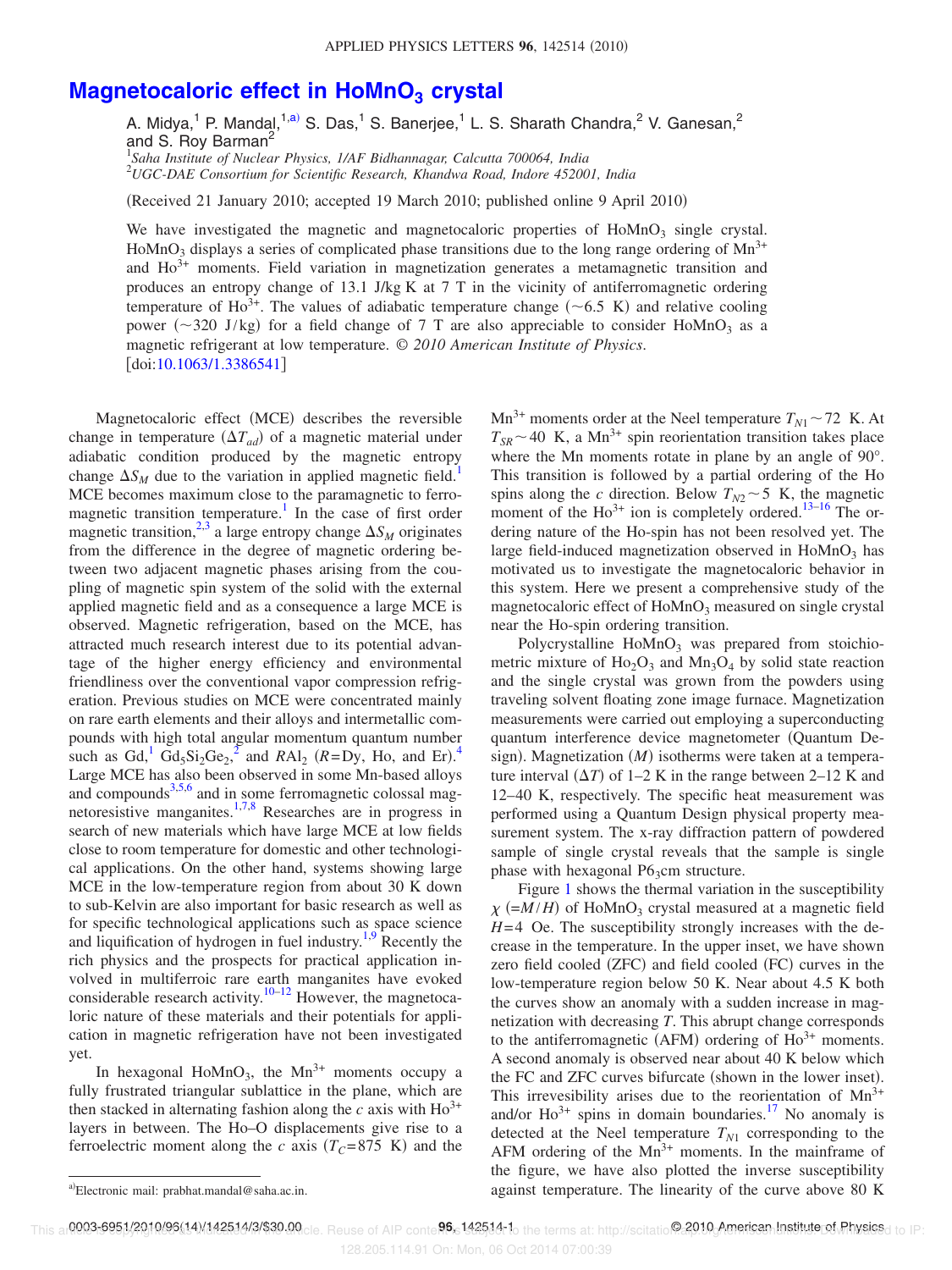

FIG. 1. Temperature dependence of  $\chi$  (*H*=4 Oe) and  $1/\chi$ : Upper inset: ZFC and FC curves of  $\chi(T)$  near the AFM transition of Ho<sup>3+</sup>. Lower inset: ZFC and FC curves of  $\chi(T)$  near the spin reorientation transition of Mn<sup>3+</sup>.

reveals that  $\chi(T)$  follows the Curie–Weiss law  $[\chi = C$ /  $(T - \theta)$  in that temperature regime. Fitting the experimental data, we get the Curie–Weiss temperature,  $\theta = -21$  K. The estimated effective moment  $P_{\text{eff}}=11.1 \mu_B$  is consistent with the theoretically expected value of 11.7  $\mu_B$ . The thermal evolution of heat capacity  $C_p$  under zero magnetic field, depicted in Fig. 2, presents three distinct transitions in the whole temperature range. The  $\lambda$ -type anomaly at 71 K suggests the AFM ordering of the  $Mn^{3+}$  magnetic moments. A small peak at  $T_{SR}$ =39 K (enlarged in the inset) indicates the Mn spin reorientation. Besides these two peaks, there exists another prominent peak at  $T_{N2}=4.6$  K which marks the AFM transition of  $Ho^{3+}$  moments. Absence of any anomaly at  $T_{N1}$  in the  $\chi$  versus *T* curve is often explained as the suppression due to the large paramagnetic susceptibility of the  $Ho^{3+}$  ions.<sup>18</sup> Some representative plots of isothermal field variation in magnetization of  $HoMnO<sub>3</sub>$  for temperatures 2–40 K are presented in Fig. 3 which upholds a field-induced metamagnetic transition. The magnetic field for each isotherm has been varied between zero and 7 T, and the field is applied nearly parallel to the *c* axis. The isotherms vary almost linearly with the field in the low-field region and depending upon the temperature the slope changes at a critical field without any indication of saturation. Inset of Fig. 3 displays the five-segment  $M(H)$  curve of HoMnO<sub>3</sub> at 2 K and the curve shows a negligible hysteresis effect.



FIG. 3. Representative  $M$ - $H$  isotherms of HoMnO<sub>3</sub> measured at different temperatures near the Ho-spin ordering transition (from  $2-12$  K with  $\Delta T$  $=1$  K, from 14–20 K with  $\Delta T = 2$  K, and from 25–30 K with  $\Delta T = 5$  K): Inset shows the hysteresis at 2 K.

The magnetic entropy change  $(\Delta S_M)$  associated with the magnetocaloric effect, can be calculated from the magnetization data using the Maxwell relation  $\Delta S_M(T,H)$  $=\int_0^H \left(\frac{\partial M}{\partial T}\right)_H dH$ . It can also be determined from the specific heat data using the relation

$$
\Delta S_M(T,H) = \int_0^T \frac{C_p(H) - C_p(0)}{T} dT,\tag{1}
$$

where  $C_p(0)$  and  $C_p(H)$  are heat capacity without magnetic field and with magnetic field, respectively. The value of  $\Delta S_M$ was determined from the isothermal magnetization curves obtained at different temperatures (Fig. 3) with an appropriate interval of temperature  $\Delta T$ . The area enclosed by the two isotherms at temperatures  $T_1$  and  $T_2$  is divided by  $\Delta T = T_2$  $-T_1$  to determine  $\Delta S_M$  at the average temperature  $T = (T_1)$  $+T_2$ /2. Figure 4 displays the entropy change as a function of temperature for the field variation from 0–1 to 0–7 T. The curves present a characteristic shape with a broad maximum in the vicinity of the AFM transition of Ho moment and the width enhances as the magnetic field increases. It may be noted that the −*S<sup>M</sup>* maximum in Fig. 4 does not coincide with the transition temperature. The position of the maximum shifts from 5.5 to 9.5 K when the magnetic field change  $(\Delta H)$  increases from 1 to 7 T. The magnitude of  $-\Delta S_M$  at maximum increases linearly with increasing magnetic field up to  $-13.1$  J/kg K at 7 T. The field-induced metamagnetic transition contributes to the enhancement of  $\Delta S_M$ . Now the



14  $12$ 10  $\Delta S_{\rm M}$  (J/kg K)  $\overline{2}$  $0 -$ বঁ  $\bf{0}$  $\mathbf{0}$ 10 20 30 40  $T(K)$ 

FIG. 2. Heat capacity of  $H_0MnO_3$  as a function of temperature at zero This amagnetic field; Inset presents the spin reorientation transition of Mn<sup>32</sup>mt is subjective) as a function of temperature for a field wariation from 0Eb to for do del to IP: FIG. 4. Magnetic entropy change  $\Delta S_M$  of HoMnO<sub>3</sub> (calculated from *M-H*